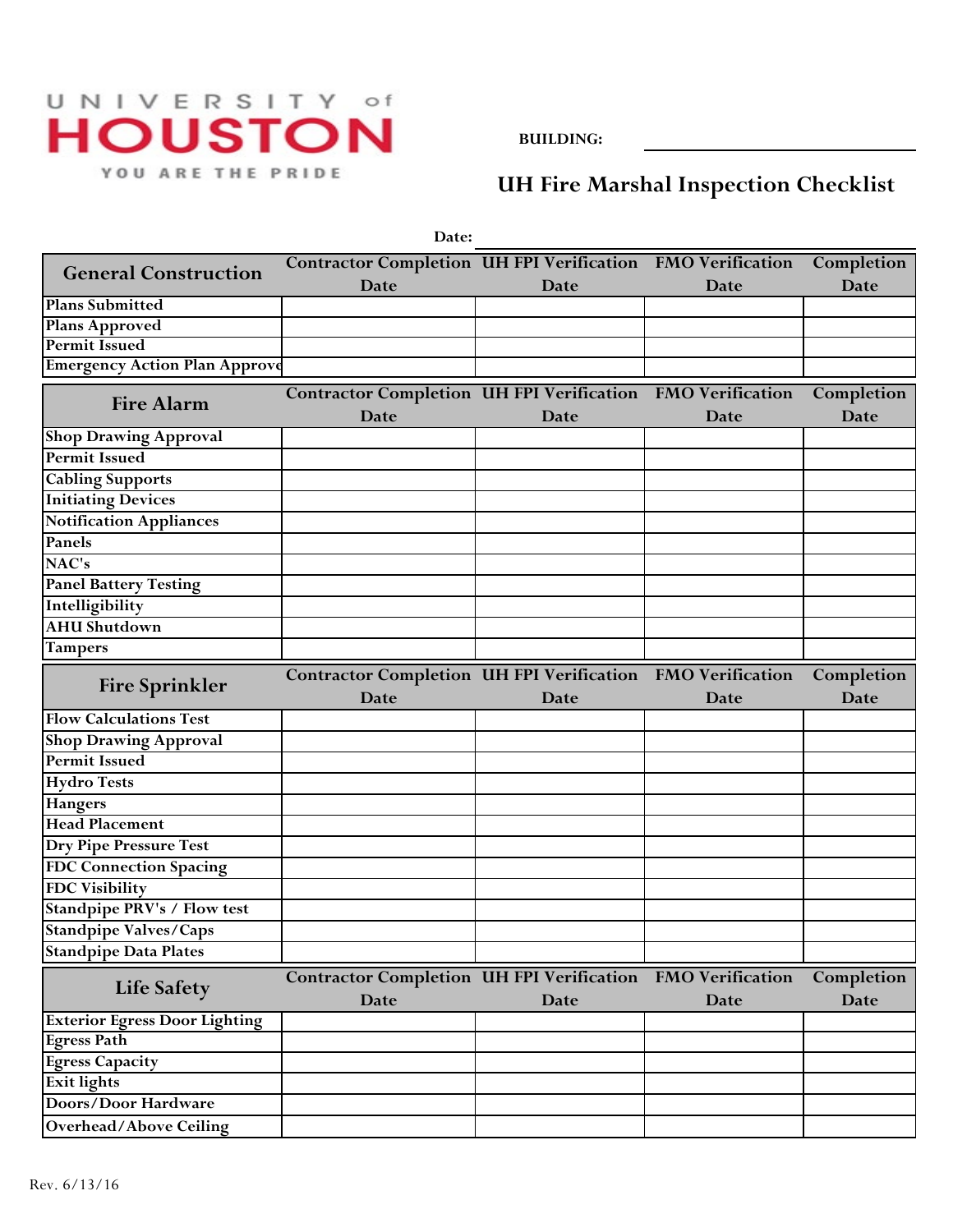| <b>Fire Walls/Fire Rated Doors</b>                                |                                                                           |      |      |                           |
|-------------------------------------------------------------------|---------------------------------------------------------------------------|------|------|---------------------------|
| Fire Extinguishers/Cabinets                                       |                                                                           |      |      |                           |
| <b>GFCI</b> Inspections                                           |                                                                           |      |      |                           |
| Stair Width/Landing Width                                         |                                                                           |      |      |                           |
| <b>Stair Railing Hand Space</b>                                   |                                                                           |      |      |                           |
| <b>Stair Railing Returns</b>                                      |                                                                           |      |      |                           |
| Firestop                                                          |                                                                           |      |      |                           |
| <b>Fire Rated Plywood</b>                                         |                                                                           |      |      |                           |
| <b>Fire Dampers</b>                                               |                                                                           |      |      |                           |
| <b>Fire Pump</b>                                                  | Contractor Completion UH FPI Verification FMO Verification<br>Date        |      |      | Completion<br>Date        |
| <b>Churn Test</b>                                                 |                                                                           | Date | Date |                           |
| 100% Testing                                                      |                                                                           |      |      |                           |
| 150% Testing                                                      |                                                                           |      |      |                           |
| <b>Phase Reversal</b>                                             |                                                                           |      |      |                           |
| <b>Jockey Pump</b>                                                |                                                                           |      |      |                           |
|                                                                   |                                                                           |      |      |                           |
| <b>Break Tank</b>                                                 | <b>Contractor Completion UH FPI Verification FMO Verification</b><br>Date | Date | Date | Completion<br><b>Date</b> |
| <b>Sight Glass</b>                                                |                                                                           |      |      |                           |
| <b>Clay Valve</b>                                                 |                                                                           |      |      |                           |
| <b>Sufficient Draining</b>                                        |                                                                           |      |      |                           |
| <b>Overflow Draining</b>                                          |                                                                           |      |      |                           |
| <b>High Water Alarms</b>                                          |                                                                           |      |      |                           |
| <b>Low Water Alarms</b>                                           |                                                                           |      |      |                           |
| <b>Generator Testing</b>                                          | Contractor Completion UH FPI Verification FMO Verification<br>Date        | Date | Date | Completion<br>Date        |
| <b>Fire Alarm Functioning</b>                                     |                                                                           |      |      |                           |
| <b>Fire Pump Functioning</b>                                      |                                                                           |      |      |                           |
| <b>Emergency Lighting</b>                                         |                                                                           |      |      |                           |
| <b>Stair Pressurization</b>                                       |                                                                           |      |      |                           |
| <b>Elevator Recall</b>                                            |                                                                           |      |      |                           |
| <b>Primary Recall Location</b>                                    |                                                                           |      |      |                           |
| <b>Secondary Recall Location</b>                                  |                                                                           |      |      |                           |
| Lab Exhaust Functioning                                           |                                                                           |      |      |                           |
| Elevator                                                          | Contractor Completion UH FPI Verification FMO Verification<br>Date        | Date | Date | Completion<br>Date        |
| <b>Elevator Recall</b>                                            |                                                                           |      |      |                           |
| <b>Primary Recall Location</b>                                    |                                                                           |      |      |                           |
|                                                                   |                                                                           |      |      |                           |
|                                                                   |                                                                           |      |      |                           |
| <b>Secondary Recall Location</b>                                  |                                                                           |      |      |                           |
| <b>Shaft Inspection</b>                                           |                                                                           |      |      |                           |
| <b>Shunt Trip</b>                                                 |                                                                           |      |      |                           |
| <b>Emergency Phone Functioning</b><br><b>Stair Pressurization</b> | Contractor Completion UH FPI Verification FMO Verification                |      |      | Completion                |
|                                                                   | Date                                                                      | Date | Date | Date                      |
| <b>Pressure Differential</b>                                      |                                                                           |      |      |                           |
| Door Pulls<br><b>Activation</b>                                   |                                                                           |      |      |                           |